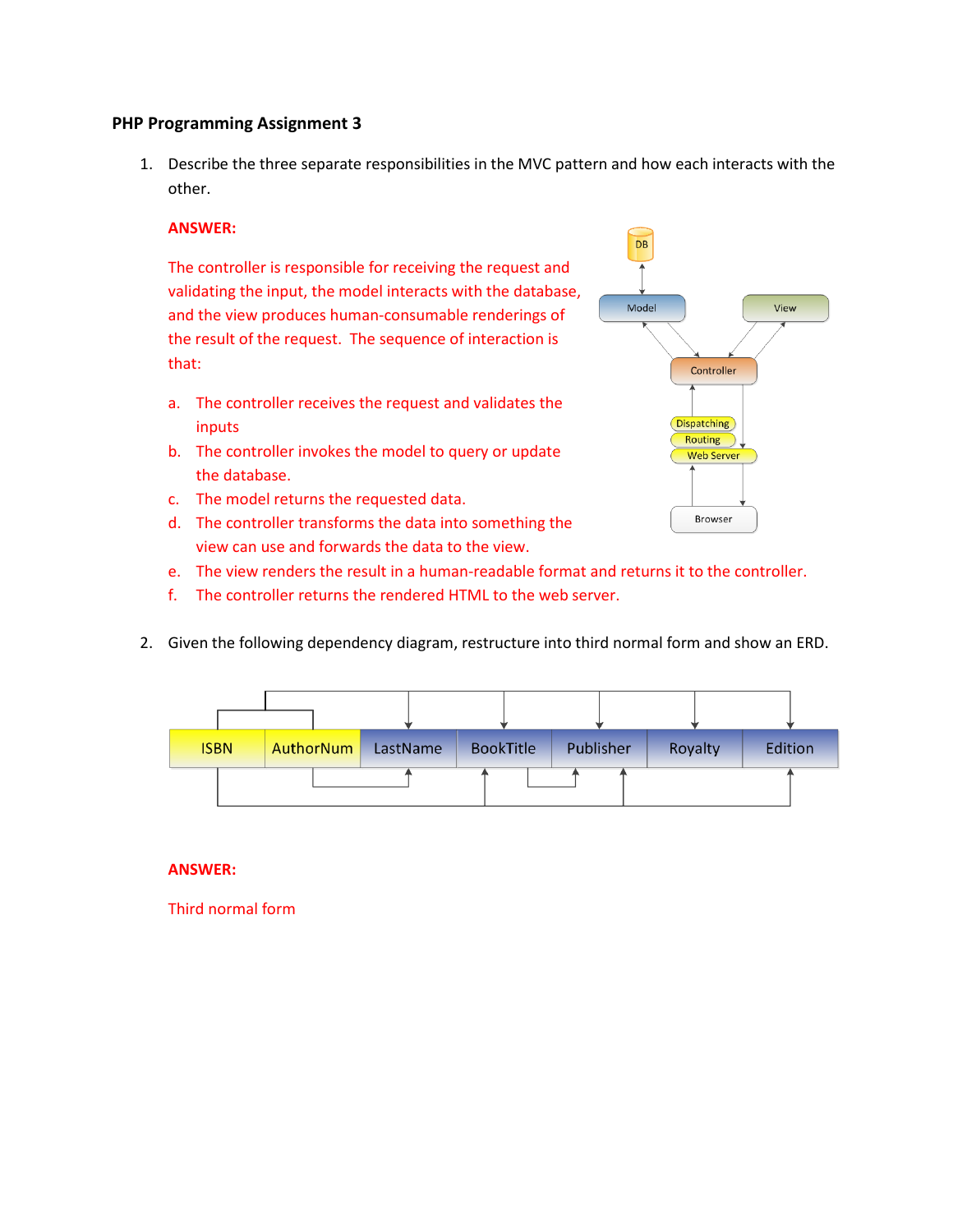

- 3. Given the MicroUniversity.db3 database in SQLite, write queries that answer the following.
	- a. List all the students' first and last names along with their advisor's first and last names.

## **ANSWER:**

```
select
 STU_FNAME || " " || STU_LNAME as STUDENT,
 EMP_FNAME || " " || EMP_LNAME as ADVISOR
from
   STUDENT, EMPLOYEE
where
    STUDENT.EMP_NUM = EMPLOYEE.EMP_NUM
order by
    STU_LNAME, STU_FNAME
```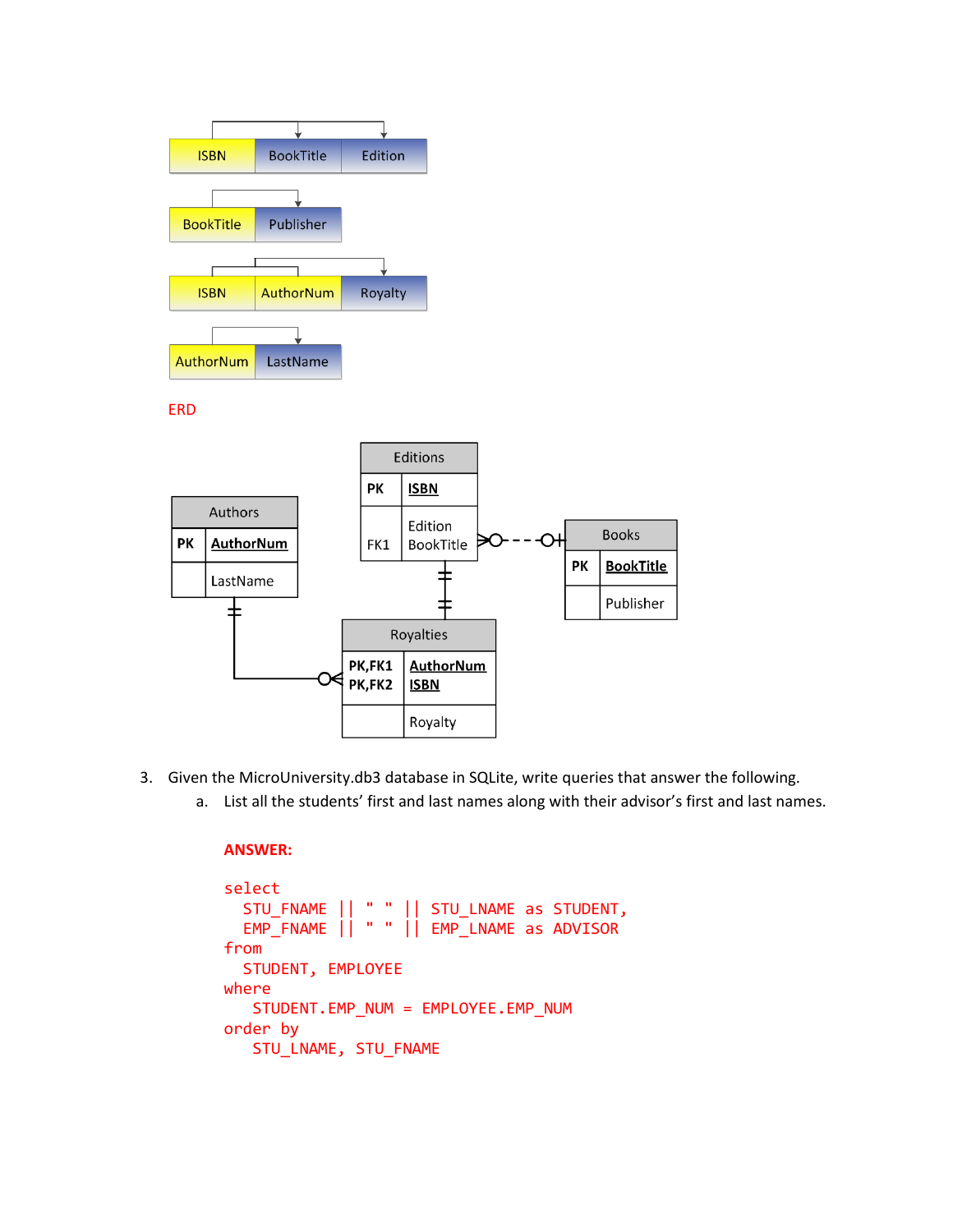b. List the course code, class section, and course description for all the classes taught by Preston Yukon.

#### **ANSWER:**

```
select
   COURSE.CRS_CODE, CLASS.CLASS_SECTION, COURSE.CRS_DESCRIPTION
from
   EMPLOYEE, CLASS, COURSE
where
    COURSE.CRS_CODE = CLASS.CRS_CODE and
    CLASS.EMP_NUM = EMPLOYEE.EMP_NUM and
    EMPLOYEE.EMP_FNAME = "Preston" and
    EMPLOYEE.EMP_LNAME = "Yukon"
```
c. For each class taught in the business school, list the professor, course name, class section, and total enrollment for that class.

### **ANSWER:**

```
select
   EMPLOYEE.EMP_FNAME || " " || EMPLOYEE.EMP_LNAME as PROFESSOR,
   COURSE.CRS_DESCRIPTION,
   CLASS.CLASS_SECTION,
   COUNT(ENROLL.CLASS_CODE) as TOTAL_ENROLLMENT
from
   ENROLL, EMPLOYEE, CLASS, COURSE, DEPARTMENT, SCHOOL
where
   ENROLL.CLASS_CODE = CLASS.CLASS_CODE and
   EMPLOYEE.EMP_NUM = CLASS.EMP_NUM and
   CLASS.CRS_CODE = COURSE.CRS_CODE and
   COURSE.DEPT_CODE = DEPARTMENT.DEPT_CODE and
  DEPARTMENT.SCHOOL CODE = SCHOOL.SCHOOL CODE and
   SCHOOL.SCHOOL_CODE = "BUS"
group by
   CLASS.CLASS_CODE
order by
   EMPLOYEE.EMP_LNAME, EMPLOYEE.EMP_FNAME
```
1. Using the MicroUniversity.db3 database and an MVC structure, create a set of web pages that will allow for the listing and view of employees. In particular the "employee/list" URL should list all employees using their name, and the "employee/view/X" URL should show all the details of employee with EMP\_NUM equal to X. On the employee list page, link the employee's name to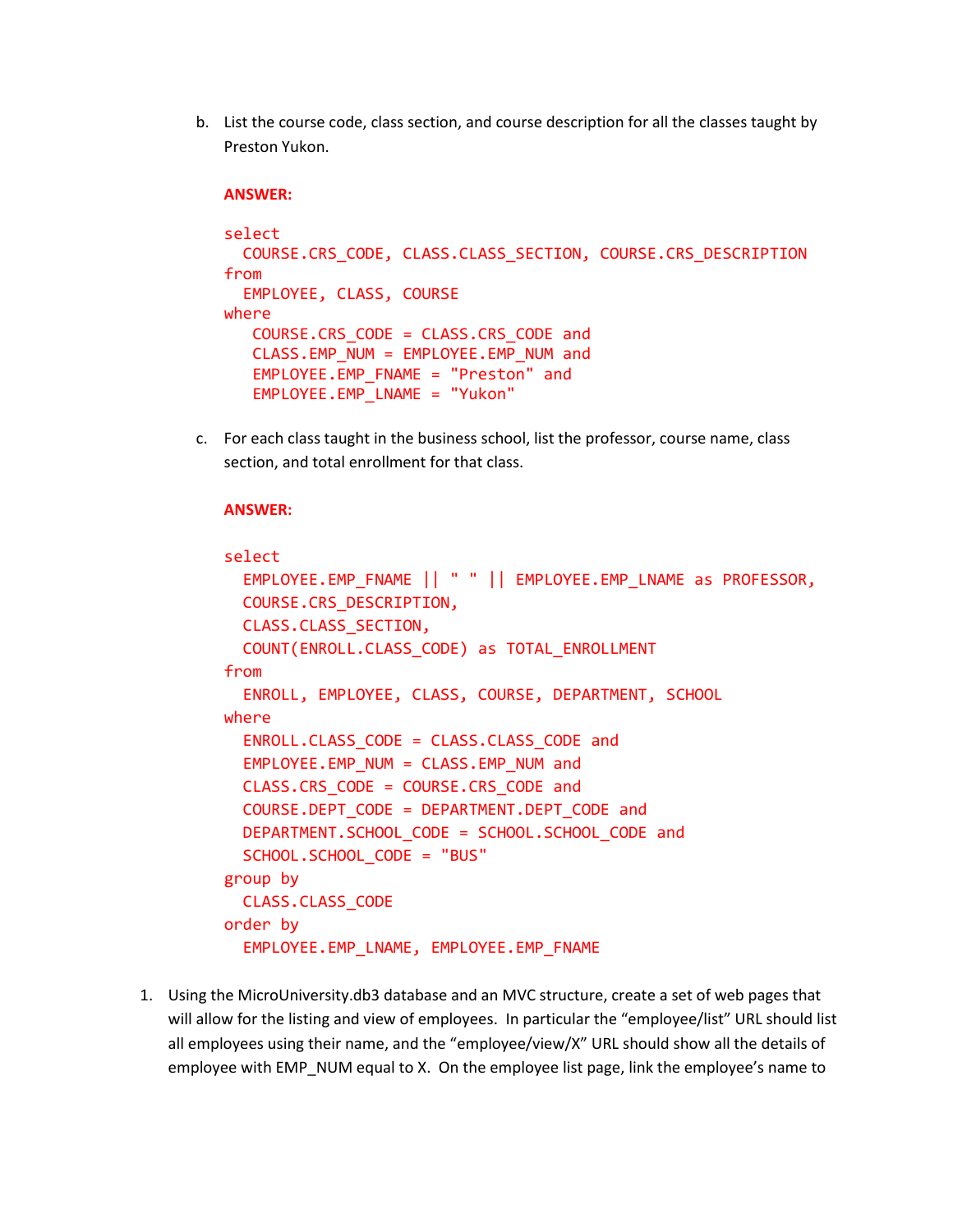the view URL to see the details of the employee. Create an "index.php" that merely redirects the browser to the employee list.

Sample screenshots are given below:

| <b>Listing employees</b>        |                                          |
|---------------------------------|------------------------------------------|
|                                 | 1. James Ardano                          |
|                                 | 2. James Blalock                         |
|                                 | 3. Carlos Coronel                        |
|                                 | 4. Willa Dexter                          |
|                                 | 5. Ronald Donelly                        |
|                                 | 6. Anne Doornberg                        |
|                                 | 7. Rosemary Edwards                      |
|                                 | 8. Gerald Graztevski                     |
|                                 | 9. Arnelle Heffington                    |
|                                 | 10. Jill Herndon                         |
|                                 | 11. Hermine Jones                        |
|                                 | 12. Suzanne Jones                        |
|                                 | 13. Julian Jordan                        |
|                                 | 14. Ralph Matler                         |
|                                 | 15. Ronald Okomoto                       |
|                                 | 16. Ismael Osaki                         |
|                                 | 17. Henry Ramso                          |
|                                 | 18. Annelise Ritula                      |
|                                 | 19. Peter Rob                            |
|                                 | 20. Elaine Robertson                     |
|                                 | 21. Rebecca Shebert                      |
|                                 | 22. Elsa Smith                           |
|                                 | 23. Melanie Smith                        |
|                                 | 24. Robert Smith                         |
|                                 | 25. Robert Smith                         |
|                                 | 26. Robert Smith                         |
|                                 | 27. George Smithson                      |
|                                 | 28. Doreen Stoddard                      |
|                                 | 29. Weston Teng                          |
|                                 | 30. Van Thieu                            |
|                                 | 31. Ross Washington<br>32. George Watson |
|                                 | 33. Herman Williams                      |
|                                 | 34. Kathryn Williamson                   |
|                                 | 35. Todd Wilson                          |
|                                 | 36. James Worley                         |
|                                 | 37. Preston Yukon                        |
| Copyright © 2012 Todd Whittaker |                                          |

**Figure 1: Employee listing. Note that these are in alphabetical order.**